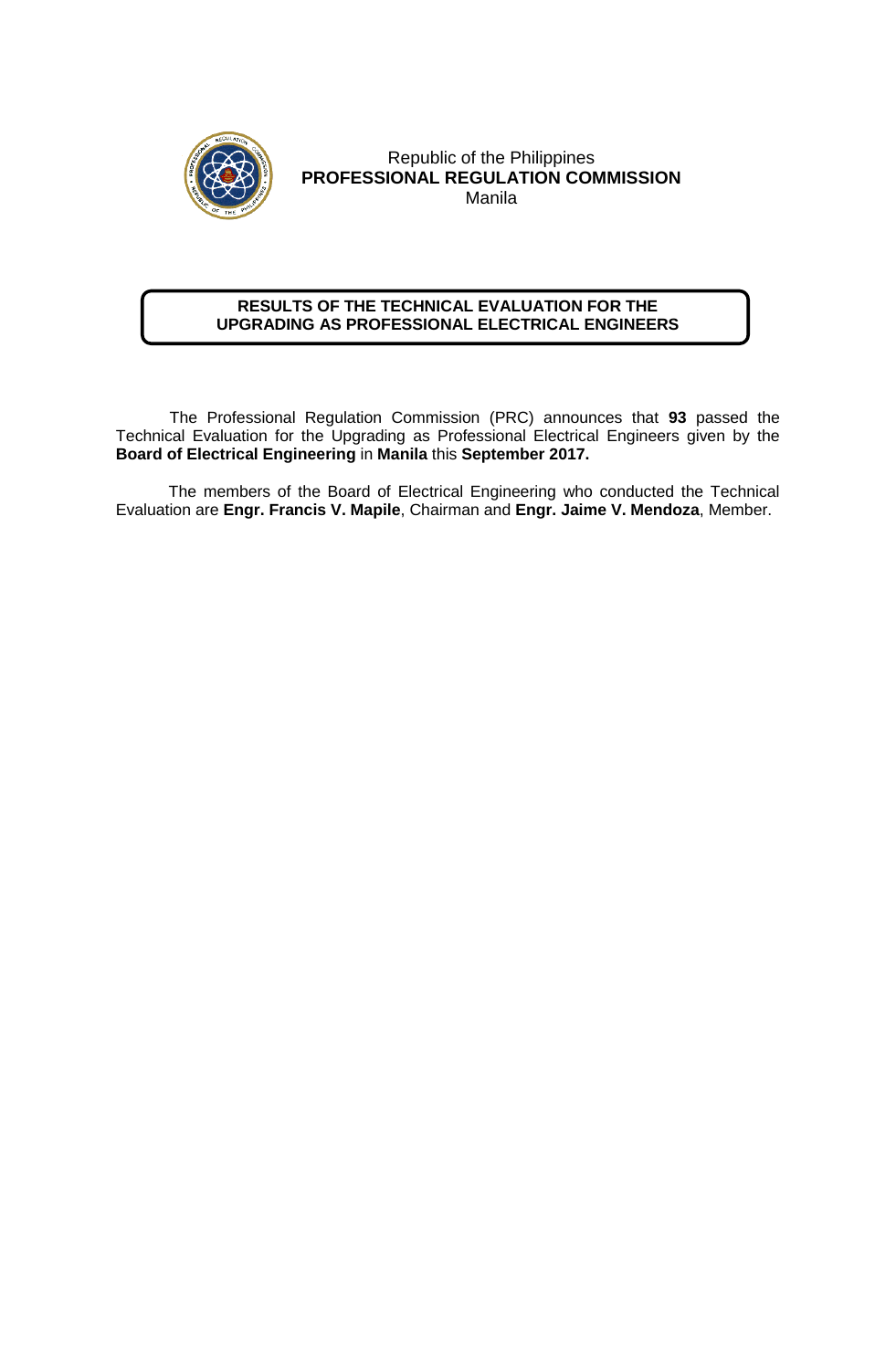Roll of Successful Examinees who Passed the Technical Evaluation for the Upgrading as PROFESSIONAL ELECTRICAL ENGINEER Held in September 2017 **Page 2 of 3** Released on September 7, 2017

Seq. No. Name

 ALAWAS, MARCELINO BANGSI-IL ANDAYA, BRENDO ZABALA ANG, KIM KHYBER ANTON NIÑO FERNANDEZ ANTES, ALLANITO ALMAREZ APEROCHO, RONNIE LEGURO 6 ARELLANO, ROBERT HERNANDEZ AVANZADO, VIRJOVAL QUIJARDO AVERILLA, GEORGE BORINGOT BALAORO, HENRY DEDASE BANDAY, PABLO MERLIN JR BATICADOS BARTE, RYAN BIHIS BASILIO, GARYFRED CAMACHO BILLONES, JEM NANQUILADA 14 CANO, RYAN CONCEPCION<br>15 CAOILE, FELIX ZAMORA CAOILE, FELIX ZAMORA CARINUGAN, DEXTER SANTOS CASAO, ELMER OCAMPO CATAHAY, NEIL MANLAYAS CATEDRAL, EDGAR RODRIGO HORLADOR CATILO, PAUL RICHARD PACINO CAVALES, JONATHAN ADO CAYABYAB, EDWIN GUERRERO CHAVEZ, ROLANDO ANTONIO JR BOLIVAR CHIN, JERRY MAR CHIONG CORIA, RONALDO MILLET DE VEGA, ADRIAN DEL ROSARIO DIAZ, JINGLE LOBRERA DIGNO, JOSEPH SANTA MARIA DUPIO, GILBERT SUCAL ERGUIZA, ARNEL SUAREZ ESPIRITU, EDITH AMATORIO ESTANDARTE, RIZALDE NEDO ESTRADA, MARK ANJELO UMIPIG EUGENIO, GERALD AGULLANA FABROS, ROMEL SALINAS FAUSTINO, MARLON CARPIO FLORES, MARICEL MACATANGAY FORTALEZA, FREDELINO JR MEDROCILLO FRANCISCO, GERALD DE GUZMAN GABUTAS, CHRISTIAN TAN GARCIA, AILA ODI GARCIA, WENCESLAO JR MADRID GARING, SEVERINO LAJARA GLANG, VICTOR NGAW GONZALES, BENJAMIN JR VILLASEÑOR GUIAO, ANTHONY IRVIN STA ELENA GUTIERREZ, KENNETH LOPEZ ISON, CASTOR TIRA JAVIER, LUIS ARGUEL JUSAY, JOEL LAPINIG